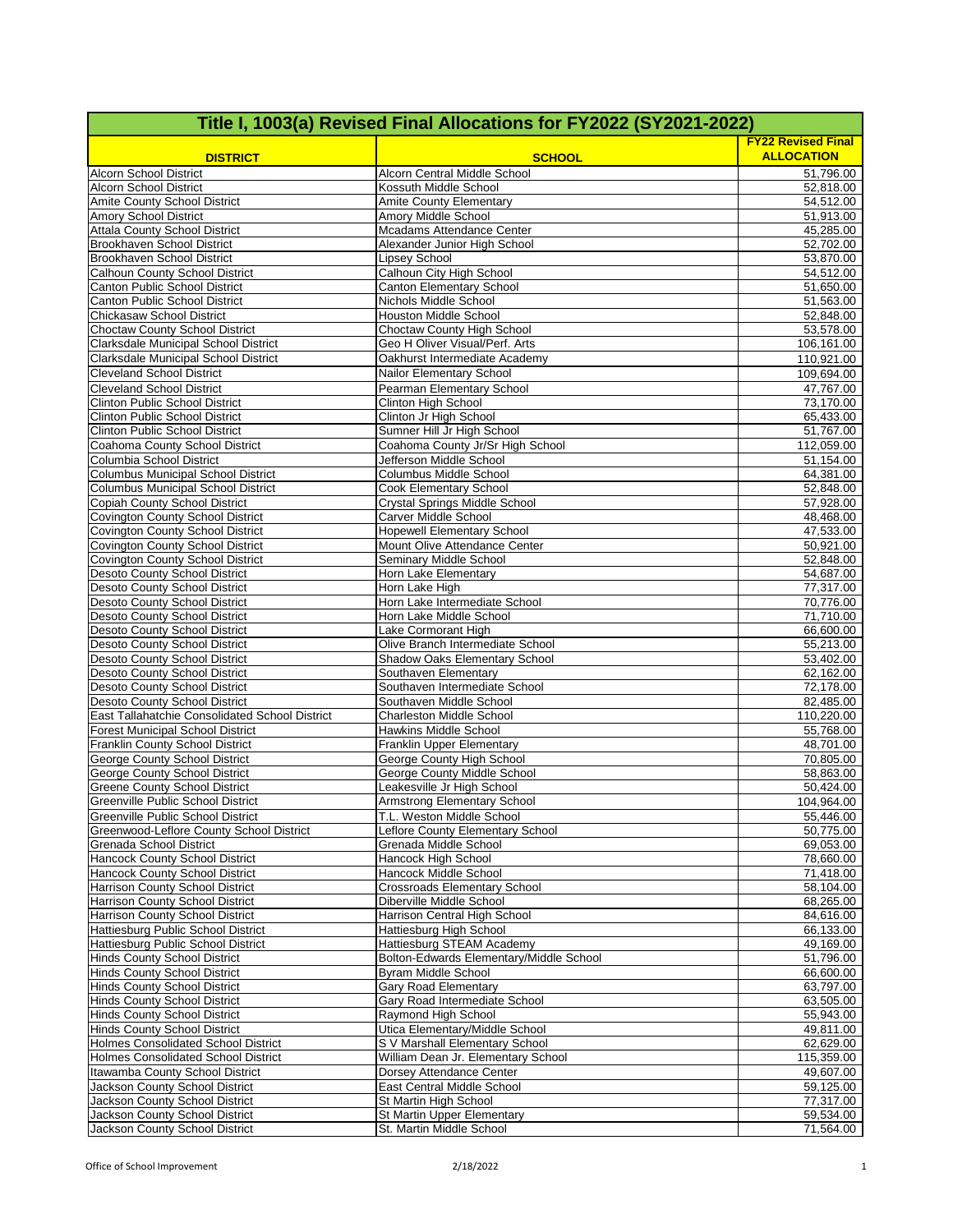| <b>DISTRICT</b>                                                        | <b>SCHOOL</b>                                                            | <b>FY22 Revised Final</b><br><b>ALLOCATION</b> |
|------------------------------------------------------------------------|--------------------------------------------------------------------------|------------------------------------------------|
| Jackson County School District                                         | Vancleave Middle School                                                  | 56,527.00                                      |
| Jackson Public School District                                         | <b>Bates Elementary School</b>                                           | 49.694.00                                      |
| Jackson Public School District                                         | <b>Blackburn Middle School</b>                                           | 121,870.00                                     |
| Jackson Public School District                                         | <b>Brinkley Middle School</b>                                            | 112,497.00                                     |
| Jackson Public School District                                         | Callaway High School                                                     | 127,827.00                                     |
| Jackson Public School District                                         | Cardozo Middle School                                                    | 123,973.00                                     |
| Jackson Public School District                                         | Chastain Middle School                                                   | 117,724.00                                     |
| Jackson Public School District                                         | <b>Forest Hill High School</b>                                           | 70,075.00                                      |
| Jackson Public School District                                         | <b>Galloway Elementary School</b>                                        | 52.147.00                                      |
| Jackson Public School District                                         | <b>Green Elementary School</b>                                           | 50.278.00                                      |
| Jackson Public School District                                         | Jim Hill High School                                                     | 66,425.00                                      |
| Jackson Public School District                                         | Johnson Elementary School                                                | 50,833.00                                      |
| Jackson Public School District                                         | Lanier High School                                                       | 117,578.00                                     |
| Jackson Public School District                                         | Mc Leod Elementary School                                                | 113,957.00                                     |
| Jackson Public School District                                         | Oak Forest Elementary School                                             | 51,709.00                                      |
| Jackson Public School District                                         | Peeples Middle School                                                    | 51,037.00                                      |
| Jackson Public School District                                         | Powell Middle School                                                     | 112,731.00                                     |
| Jackson Public School District                                         | <b>Sykes Elementary School</b>                                           | 109,987.00                                     |
| Jackson Public School District                                         | <b>Whitten Middle School</b>                                             | 111,213.00                                     |
| Jackson Public School District                                         | <b>Wilkins Elementary School</b>                                         | 52,351.00                                      |
| Jefferson County School District                                       | Jefferson County Elementary School                                       | 112,469.00                                     |
| Jefferson County School District<br>Jefferson County School District   | Jefferson County Jr High<br>Jefferson County Upper Elementary            | 105,227.00<br>105,577.00                       |
| Jefferson Davis County School District                                 | <b>Carver Elementary School</b>                                          | 52,848.00                                      |
| Jones County School District                                           | North Jones Elementary School                                            | 65,608.00                                      |
| Jones County School District                                           | South Jones Elementary School                                            | 73,287.00                                      |
| Jones County School District                                           | South Jones High School                                                  | 77,375.00                                      |
| <b>Jones County School District</b>                                    | West Jones Elementary School                                             | 71,535.00                                      |
| Kemper County School District                                          | <b>Kemper County Upper Elementary</b>                                    | 49,315.00                                      |
| Kosciusko School District                                              | Kosciusko Lower Elementary                                               | 53,724.00                                      |
| Kosciusko School District                                              | Kosciusko Middle                                                         | 49,957.00                                      |
| Kosciusko School District                                              | Kosciusko Upper Elementary                                               | 49,402.00                                      |
| Lafayette County School District                                       | Lafayette High School                                                    | 64,411.00                                      |
| Lafayette County School District                                       | Lafayette Middle School                                                  | 61,929.00                                      |
| Lamar County School District                                           | Oak Grove Middle School                                                  | 82,543.00                                      |
| Lamar County School District                                           | Purvis Middle School                                                     | 52,643.00                                      |
| Lamar County School District                                           | Sumrall Elementary School                                                | 67,214.00                                      |
| Lauderdale County School District                                      | Clarkdale High School                                                    | 49,373.00                                      |
| Lauderdale County School District<br>Lauderdale County School District | Northeast Lauderdale Middle School<br>Southeast Lauderdale Middle School | 58,892.00<br>51,942.00                         |
| Lauderdale County School District                                      | West Lauderdale Middle School                                            | 58,366.00                                      |
| Laurel School District                                                 | Laurel Middle School                                                     | 59,972.00                                      |
| Lawrence County School District                                        | Rod Paige Middle School                                                  | 50,658.00                                      |
| Leake County School District                                           | Leake Central Elementary School                                          | 68,498.00                                      |
| Leake County School District                                           | Leake Central Junior High                                                | 54,775.00                                      |
| Leake County School District                                           | Leake County High School                                                 | 107,971.00                                     |
| Lee County School District                                             | Guntown Middle School                                                    | 63,301.00                                      |
| Lee County School District                                             | Mooreville Middle School                                                 | 51,475.00                                      |
| Lee County School District                                             | Plantersville Middle School                                              | 48,409.00                                      |
| Lee County School District                                             | Saltillo Elementary School                                               | 61,783.00                                      |
| Lee County School District                                             | Saltillo High School                                                     | 66,513.00                                      |
| Lee County School District                                             | Shannon High School                                                      | 56,264.00                                      |
| Long Beach School District                                             | Harper Mc Caughan Elementary School                                      | 61,695.00                                      |
| Louisville Municipal School District                                   | Louisville Elementary School                                             | 52,468.00                                      |
| Lowndes County School District                                         | Caledonia Middle School                                                  | 56,322.00                                      |
| Madison County School District<br>Madison County School District       | Ann Smith Elementary<br>Germantown Middle School                         | 62,162.00<br>71,418.00                         |
| Madison County School District                                         | <b>Highland Elementary</b>                                               | 60,323.00                                      |
| Madison County School District                                         | Madison Central High School                                              | 75,623.00                                      |
| Madison County School District                                         | Ridgeland High School                                                    | 65,141.00                                      |
| Madison County School District                                         | Rosa Scott School                                                        | 52,205.00                                      |
| Marshall County School District                                        | <b>Byhalia Middle School</b>                                             | 50,891.00                                      |
| Marshall County School District                                        | Galena Elementary School                                                 | 103,037.00                                     |
| <b>Mccomb School District</b>                                          | <b>Higgins Middle School</b>                                             | 52,789.00                                      |
| Meridian Public School District                                        | George Washington Carver Middle                                          | 109,285.00                                     |
| Meridian Public School District                                        | Meridian High School                                                     | 77,521.00                                      |
| Meridian Public School District                                        | T J Harris Elementary                                                    | 55,038.00                                      |
| Midtown Public Charter School                                          | Midtown Public Charter School                                            | 47,475.00                                      |
| Mississippi Achievement School District                                | Ida Greene Elementary                                                    | 115,446.00                                     |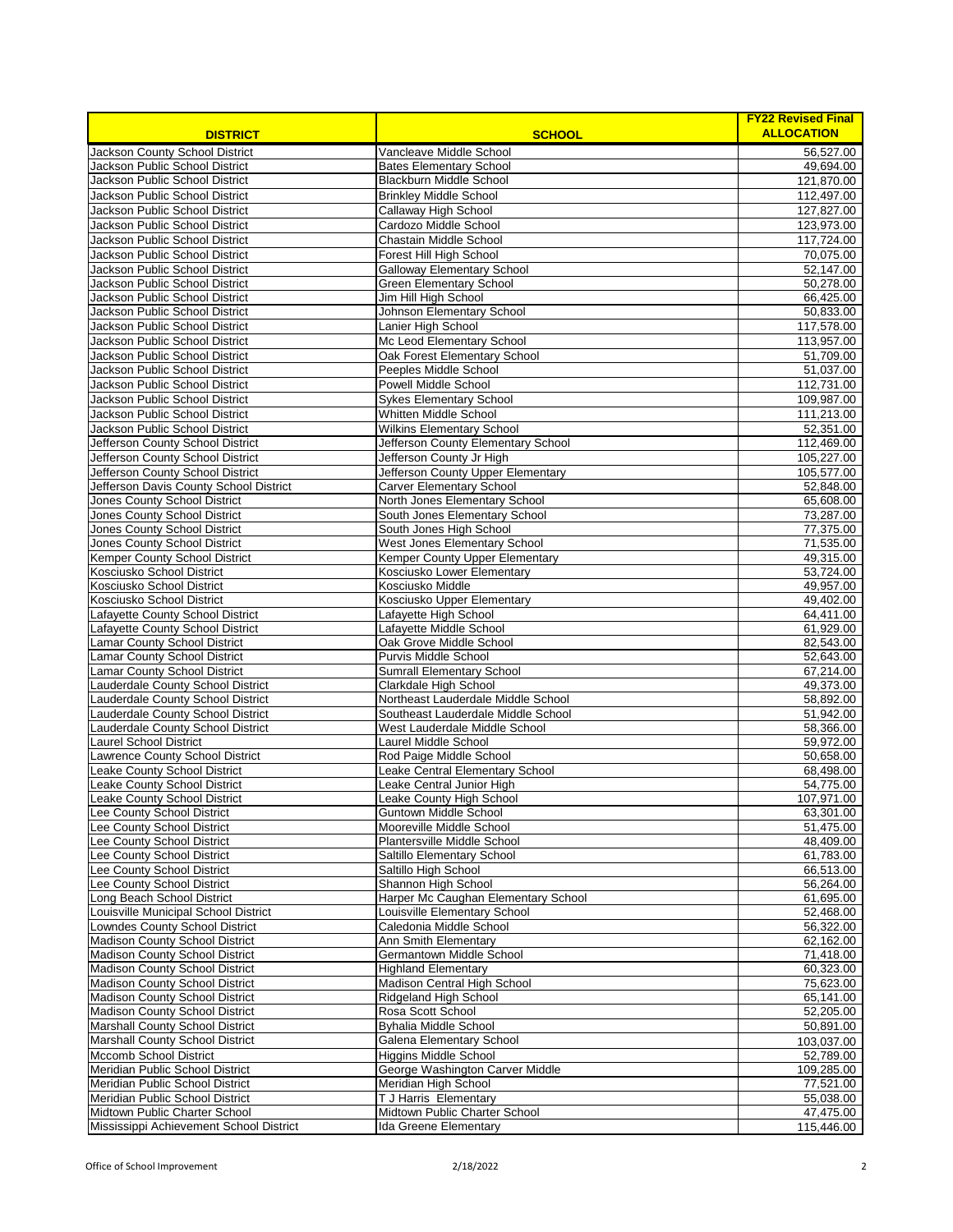| <b>DISTRICT</b>                                                                                          | <b>SCHOOL</b>                                                                                  | <b>FY22 Revised Final</b><br><b>ALLOCATION</b> |
|----------------------------------------------------------------------------------------------------------|------------------------------------------------------------------------------------------------|------------------------------------------------|
| Mississippi Achievement School District                                                                  | <b>McCoy Elementary School</b>                                                                 | 63,156.00                                      |
| Mississippi Achievement School District                                                                  | O M Mc Nair Middle School                                                                      | 116,060.00                                     |
| Mississippi Achievement School District                                                                  | Webster Street Elementary School                                                               | 111,534.00                                     |
| Moss Point Separate School District                                                                      | Magnolia Middle School                                                                         | 51,913.00                                      |
| Moss Point Separate School District<br>Natchez-Adams School District                                     | Moss Point Escatawpa Upper Elementary<br>Morgantown Middle                                     | 51,242.00<br>50,161.00                         |
| Neshoba County School District                                                                           | Neshoba Central High School                                                                    | 68,440.00                                      |
| Neshoba County School District                                                                           | Neshoba Central Middle School                                                                  | 64,498.00                                      |
| Nettleton School District                                                                                | Nettleton Intermediate School                                                                  | 54,366.00                                      |
| <b>New Albany Public Schools</b>                                                                         | New Albany Middle School                                                                       | 55,096.00                                      |
| Newton Municipal School District                                                                         | Newton Elementary School                                                                       | 53,140.00                                      |
| North Bolivar Consolidated School District                                                               | Northside High School                                                                          | 110,074.00                                     |
| North Panola School District<br>North Panola School District                                             | Green Hill Intermediate<br>North Panola Middle School                                          | 49,110.00<br>50,278.00                         |
| North Pike School District                                                                               | North Pike Middle School                                                                       | 57,023.00                                      |
| Noxubee County School District                                                                           | <b>B F Liddell Middle School</b>                                                               | 51,242.00                                      |
| Noxubee County School District                                                                           | Earl Nash Elementary School                                                                    | 59,593.00                                      |
| <b>Oxford School District</b>                                                                            | Oxford High School                                                                             | 78,017.00                                      |
| <b>Oxford School District</b>                                                                            | Oxford Intermediate School                                                                     | 59,417.00                                      |
| Pascagoula Gautier School District<br>Pascagoula Gautier School District                                 | <b>Gautier High School</b>                                                                     | 66,542.00                                      |
| Pascagoula Gautier School District                                                                       | Gautier Middle School<br>Pascagoula High School                                                | 53,928.00<br>70,659.00                         |
| Pascagoula Gautier School District                                                                       | <b>Trent Lott Academy</b>                                                                      | 57,432.00                                      |
| Pascagoula Gautier School District                                                                       | William M Colmer Middle School                                                                 | 58,425.00                                      |
| Pass Christian Public School District                                                                    | Pass Christian Middle                                                                          | 55,008.00                                      |
| Pearl River County School District                                                                       | Pearl River Central Junior High                                                                | 63,856.00                                      |
| Perry County School District                                                                             | Perry Central Middle School                                                                    | 47,767.00                                      |
| Philadelphia Public School District                                                                      | Philadelphia Elementary School                                                                 | 55,505.00                                      |
| Philadelphia Public School District<br>Picayune School District                                          | Philadelphia High School<br>Picayune Junior High School                                        | 111,242.00<br>56,439.00                        |
| Picayune School District                                                                                 | Picayune Memorial High School                                                                  | 65,666.00                                      |
| Pontotoc City School District                                                                            | Pontotoc Middle School                                                                         | 51,738.00                                      |
| Pontotoc County School District                                                                          | North Pontotoc Upper Elementary                                                                | 48,380.00                                      |
| Pontotoc County School District                                                                          | South Pontotoc Middle School                                                                   | 51,621.00                                      |
| Poplarville Separate School District                                                                     | Middle School of Poplarville                                                                   | 52,994.00                                      |
| Quitman County School District                                                                           | Quitman County Middle School                                                                   | 48,555.00                                      |
| Quitman School District<br>Quitman School District                                                       | Quitman Jr High School<br>Quitman Upper Elementary School                                      | 52,410.00<br>50,979.00                         |
| Rankin County School District                                                                            | <b>Brandon Middle School</b>                                                                   | 77,463.00                                      |
| Rankin County School District                                                                            | <b>Florence Middle School</b>                                                                  | 58,600.00                                      |
| Rankin County School District                                                                            | <b>Mclaurin Elementary School</b>                                                              | 57,753.00                                      |
| <b>Scott County School District</b>                                                                      | Bettye Mae Jack Middle School                                                                  | 56,760.00                                      |
| <b>Scott County School District</b>                                                                      | Lake Middle School                                                                             | 47,066.00                                      |
| <b>Simpson County School District</b><br>Simpson County School District                                  | Magee Middle School<br>Mendenhall Junior High School                                           | 54,746.00<br>52.702.00                         |
| Smith County School District                                                                             | Raleigh Elementary School                                                                      | 57,344.00                                      |
| <b>Smith County School District</b>                                                                      | Raleigh High School                                                                            | 54,016.00                                      |
| South Delta School District                                                                              | South Delta Middle School                                                                      | 104,935.00                                     |
| South Panola School District                                                                             | Batesville Junior High School                                                                  | 65,345.00                                      |
| South Pike School District                                                                               | Eva Gordon Elementary School                                                                   | 111,942.00                                     |
| South Tippah School District                                                                             | <b>Ripley Middle School</b>                                                                    | 56,147.00                                      |
| Starkville- Oktibbeha Consolidated School District<br>Starkville- Oktibbeha Consolidated School District | Henderson/Ward-Stewart Elementary                                                              | 70,951.00                                      |
| Starkville- Oktibbeha Consolidated School District                                                       | Starkville High School<br>Starkville-Oktibbeha Consolidated School District -Mississippi State | 81,346.00                                      |
|                                                                                                          | University Partnership School                                                                  | 74,426.00                                      |
| <b>Stone County School District</b>                                                                      | Stone High School                                                                              | 60,848.00                                      |
| <b>Stone County School District</b>                                                                      | Stone Middle School                                                                            | 58,133.00                                      |
| Sunflower County Consolidate School District                                                             | Robert L Merritt Junior High School                                                            | 53,461.00                                      |
| <b>Tate County School District</b>                                                                       | <b>Coldwater Elementary School</b>                                                             | 106,891.00                                     |
| <b>Tate County School District</b>                                                                       | Coldwater High School                                                                          | 104,936.00                                     |
| Tunica County School District<br><b>Tupelo Public School District</b>                                    | Tunica Middle School<br>Rankin Elementary School                                               | 52,322.00<br>50,979.00                         |
| <b>Tupelo Public School District</b>                                                                     | <b>Tupelo High School</b>                                                                      | 96,150.00                                      |
| Tupelo Public School District                                                                            | <b>Tupelo Middle School</b>                                                                    | 70,747.00                                      |
| Vicksburg Warren School District                                                                         | Beechwood Elementary School                                                                    | 58,687.00                                      |
| Vicksburg Warren School District                                                                         | South Park Elementary School                                                                   | 51,212.00                                      |
| Vicksburg Warren School District                                                                         | Vicksburg High School                                                                          | 64,089.00                                      |
| Vicksburg Warren School District                                                                         | Vicksburg Intermediate                                                                         | 55,067.00                                      |
| Vicksburg Warren School District<br>Vicksburg Warren School District                                     | Vicksburg Junior High School<br>Warren Central High School                                     | 54,570.00<br>76,966.00                         |
|                                                                                                          |                                                                                                |                                                |